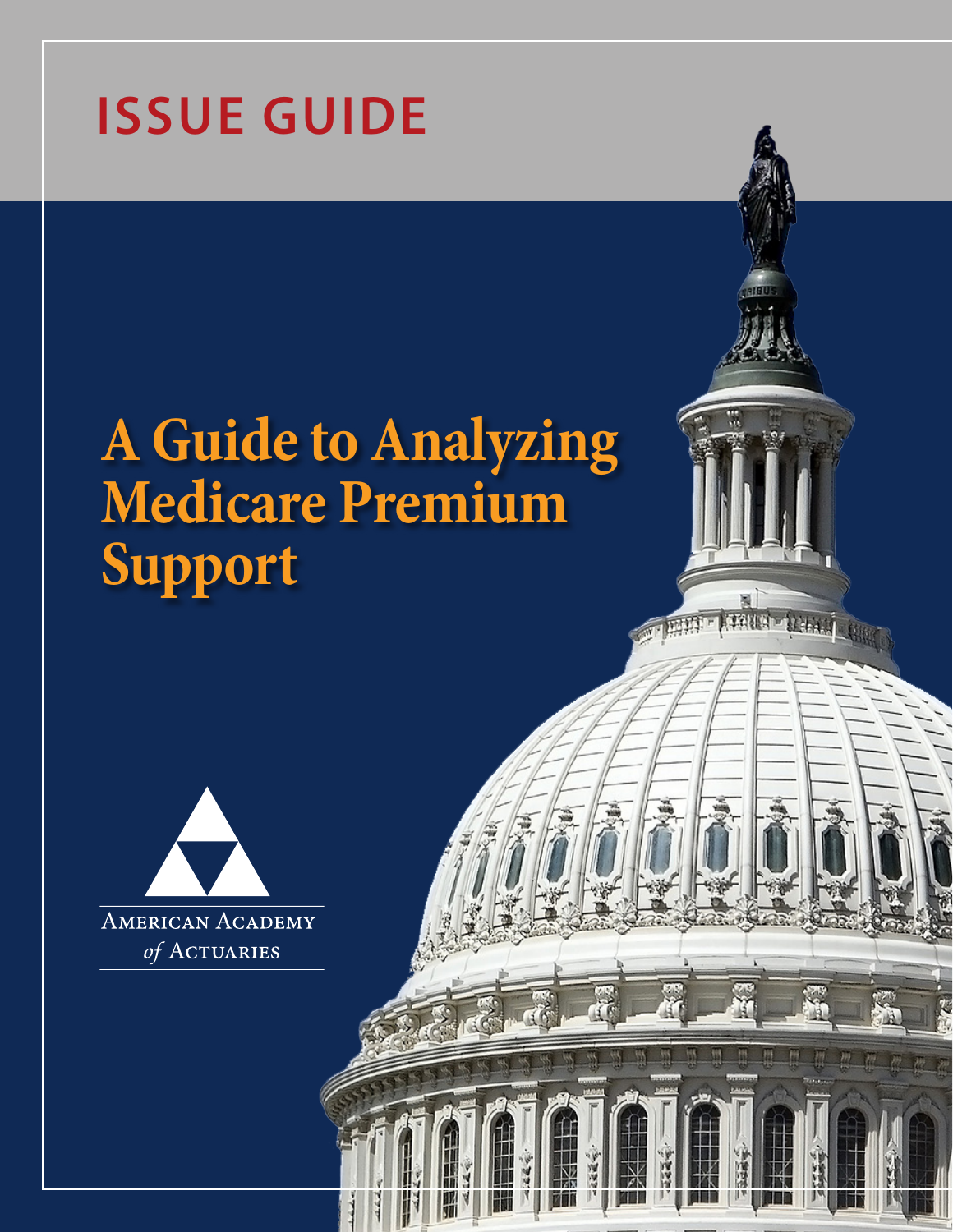**Premium support is a reform option that has been proposed**<br>as a way to improve Medicare's financial condition. Medicar<br>the federal program providing health insurance to virtually<br>all Americans 65 and older as well as many as a way to improve Medicare's financial condition. Medicare, the federal program providing health insurance to virtually all Americans 65 and older as well as many younger individuals with long-term disabilities, is currently inadequately financed to sustain the program for the long term. In addition, over time it will impose larger financial demands on both beneficiaries and the federal budget.

This guide is intended to help voters understand what premium support is and the potential implications of shifting Medicare to a premium support program.

The American Academy of Actuaries is a 17,000-member professional association whose mission is to serve the public and the U.S. actuarial profession. The Academy assists public policymakers on all levels by providing leadership, objective expertise, and actuarial advice on risk and financial security issues. The Academy also sets qualification, practice, and professionalism standards for actuaries in the United States.

Copyright ©2013 American Academy of Actuaries. All rights reserved.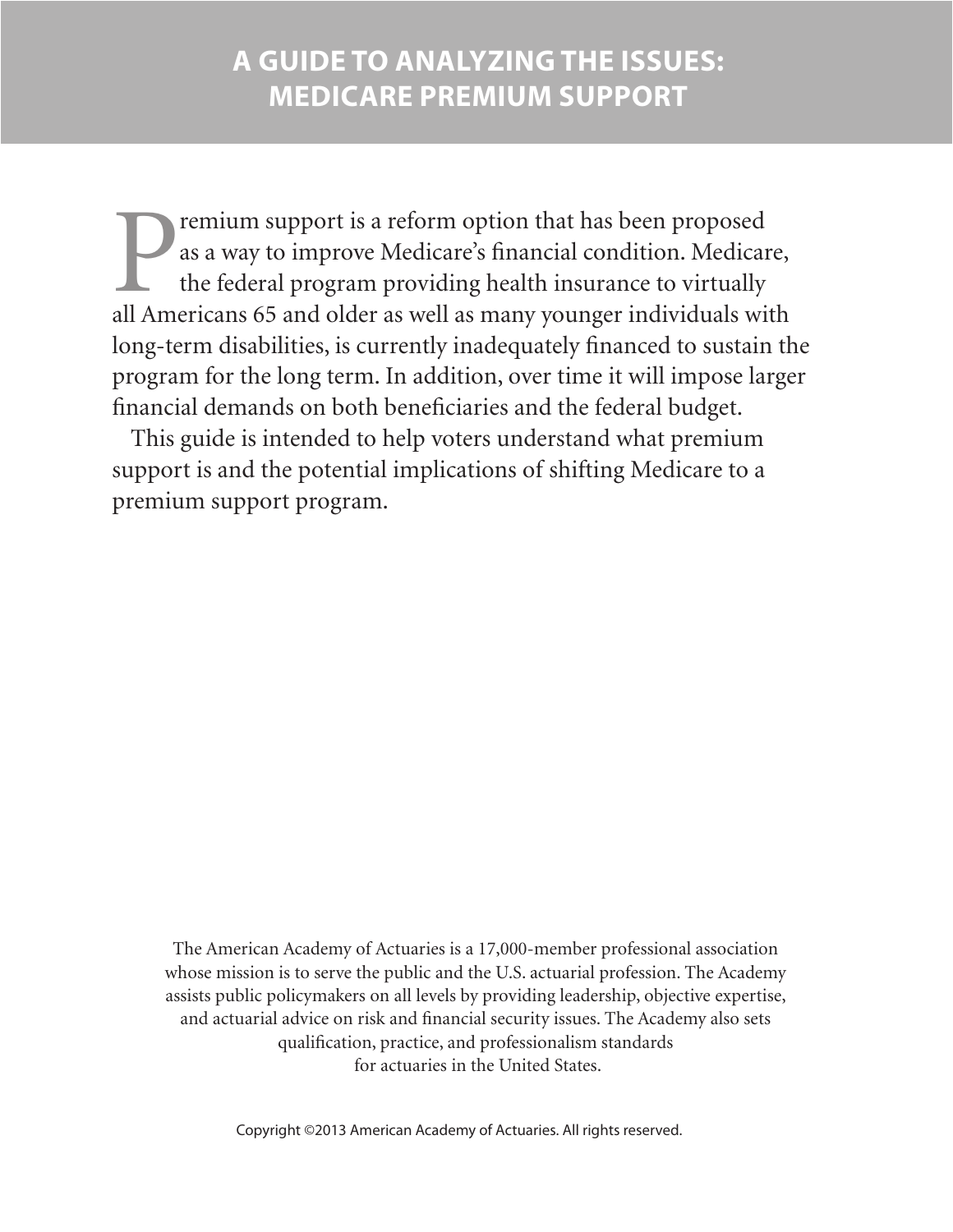### **What is premium support?**

Under a typical premium support approach, Medicare beneficiaries would receive a government contribution (sometimes referred to as a voucher) to apply toward the premium of a health plan of their choice, perhaps with the traditional Medicare program being one of the choices. Beneficiaries choosing a plan with a premium greater than the government contribution would be responsible for paying the difference. The federal government contribution could change over time, for example in accordance with inflation or average premium growth.

## **How would premium support change the structure of the current Medicare program?**

Medicare beneficiaries today can choose to enroll either in the traditional fee-for-service (FFS) Medicare program or in a private Medicare Advantage (MA) plan. In Medicare Advantage, plans submit bids based on the same benefits that are available in the FFS program. Bids reflect each plan's expected cost of providing these benefits. Government payments to plans are tied to benchmarks that reflect costs under the FFS program. Plan bids are compared to the benchmarks. If an MA plan's bid exceeds the benchmark, beneficiaries choosing that plan must pay an additional premium. If an MA plan's bid falls below the benchmark, a portion of the difference is provided to the plan to fund benefits in addition to those provided by traditional Medicare.

The Medicare program today essentially

follows a defined benefit approach. In other words, the government pays whatever is needed to cover a defined benefit package and bears the risk of health spending growth. Premium support proposals would change the nature of the Medicare program from a defined benefit approach to what is considered a defined contribution approach. Under a defined contribution approach, depending on how the federal contribution is defined, government spending may be capped and beneficiaries could bear the risk of health spending growing faster than the cap.

Advocates of premium support reforms argue that capping the government contribution could encourage insurers to develop and beneficiaries to choose more cost-effective health plans. Opponents of premium support have argued that rather than reducing overall Medicare spending, premium support may shift costs to beneficiaries and make coverage less affordable.

## **Are there any premium supporttype approaches currently used for health insurance?**

The current Medicare Part D prescription drug program contains elements of a premium support approach. In particular, it uses a competitive bidding approach to determine how much the government will contribute toward the plan premiums. Private prescription drug plans submit bids that reflect the expected premiums they require to provide prescription drug benefits to Medicare beneficiaries. The government contribution toward these plans is approximately 75 percent of the average premium bid for basic coverage.<sup>1</sup> Beneficiaries who choose

1 Plan bids and enrollee premiums are based on a standardized population. Government payments to plans, however, are risk-adjusted to reflect enrollee characteristics and health conditions that can affect their prescription drug spending.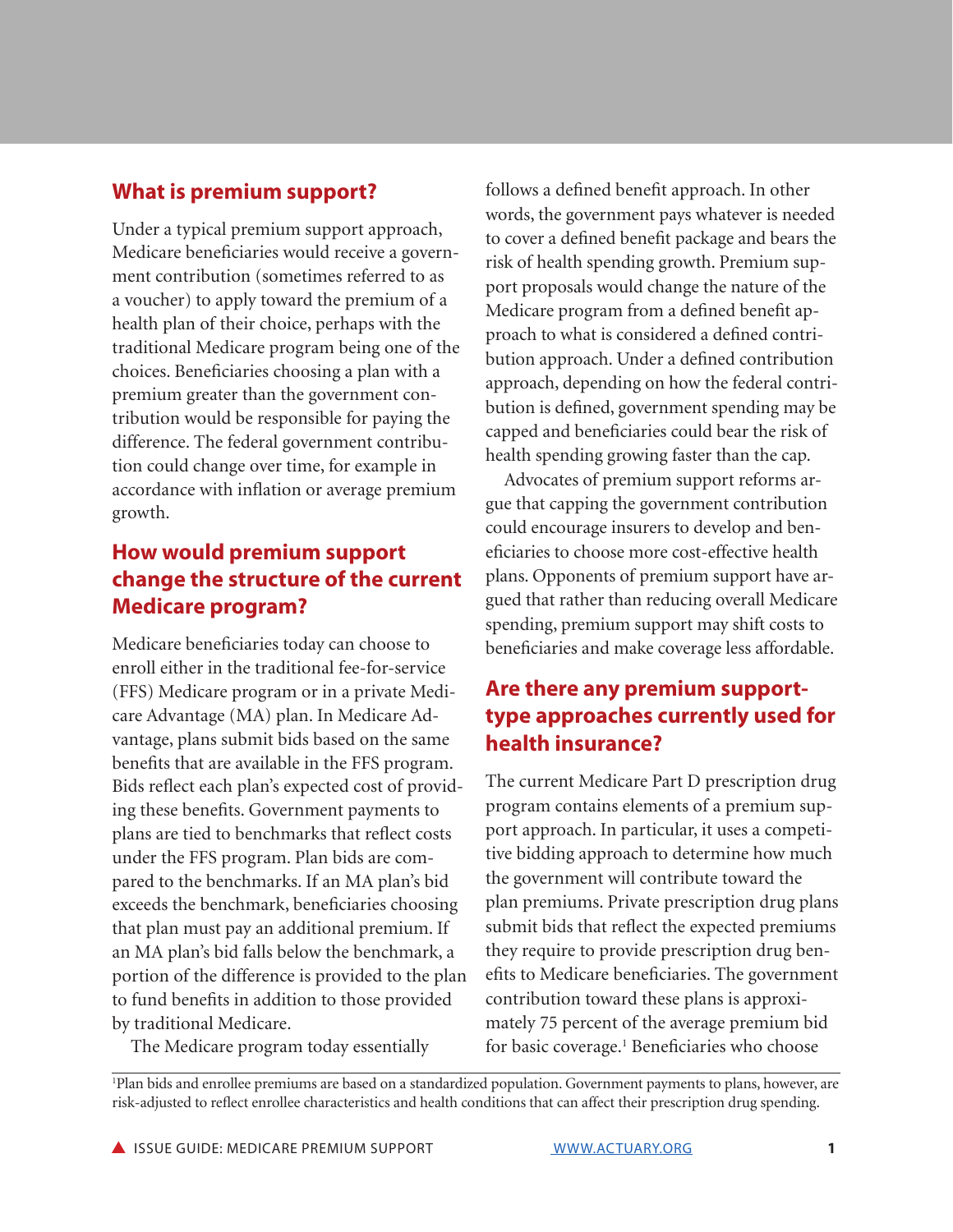plans with higher premiums or benefits beyond basic coverage pay higher premiums. Beneficiaries who choose plans with below-average bids pay lower premiums.

Under the Affordable Care Act, insurance coverage in state health insurance exchanges also will contain elements of a premium support approach. In particular, premium subsidies will be available for low- and moderateincome individuals and families, and these subsidies will be based on the second-lowestcost silver tier plan available in the geographic rating area. Participants choosing plans with higher costs would have to pay the difference.

Some employer-based health insurance coverage also can have premium support elements. There are employers who offer multiple plan options to their employees, but set a fixed employer premium contribution cap regardless of the plan chosen. Employees choosing higher-cost plans would have to pay higher premiums. The health plan for federal government workers is one example.

## **What details matter most when designing a Medicare premium support program?**

There are different ways to design a premium support program. How the details are developed will affect how beneficiaries fare and whether Medicare costs are contained.

#### **HOW THE GOVERNMENT CONTRIBUTION IS SET AND HOW IT GROWS OVER TIME**

Under a premium support program, not only would an initial government contribution need to be determined, but also how that contribution grows over time. One option would be to set the initial contribution at the estimated average per-beneficiary government cost under

the current Medicare program. Another option would be to use competitive bidding to determine the government contribution (e.g., set the government contribution at some percentage of the average premium bid). Under either option, depending on the premiums for plans offered in the premium support program, beneficiary premiums could be greater or less than those they would have paid under the current Medicare program.

Perhaps even more important than how the initial government contribution would be set is how it would increase over time. Over the past several decades, spending on health care services has increased faster than general inflation and the economy as a whole. Indexing the government contributions to general inflation, the economy, or some other index that doesn't keep pace with health spending growth could put pressure on insurance plans to contain costs. But if the government contribution does not increase at least as much as the health spending underlying the plan premiums, then a greater share of Medicare costs would be shifted to beneficiaries over time, either in the form of higher premiums or in the form of higher cost sharing if they choose less generous plans. Increased cost sharing likely would result in reduced health care utilization, but also could result in beneficiaries foregoing needed care, particularly lower-income beneficiaries. Tying the government contributions to the increases in the average premium bids would help prevent costs from being shifted to beneficiaries because bids would track better to changes in health spending, yet still would provide an incentive for beneficiaries to move to lower-cost plans.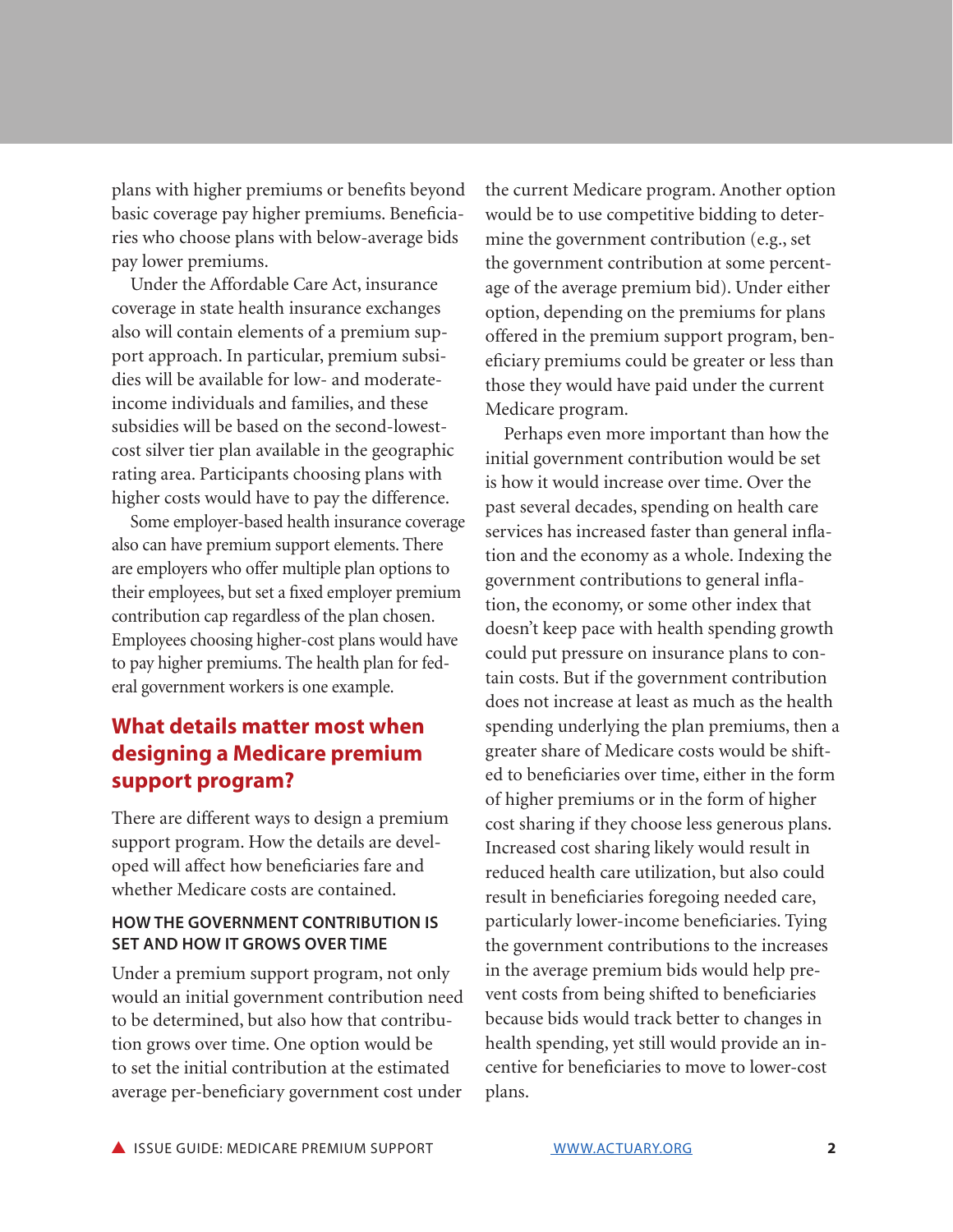#### **WHETHER THE TRADITIONAL MEDICARE FFS PROGRAM IS RETAINED AS A PLAN OPTION**

Under the current Medicare program, beneficiaries have the option of choosing either the traditional FFS plan or one of the available private Medicare Advantage plans. The premium support program could be structured such that the FFS plan remains available to all Medicare beneficiaries, is available only to beneficiaries already enrolled in Medicare at the time premium support is implemented, or is not available to any beneficiaries, including those already enrolled.

Retaining the FFS plan option for all current and future Medicare beneficiaries would provide greater continuity with the current program. Rules may be needed, however, to ensure fair competition between FFS and the private plan options. Allowing only current Medicare enrollees to continue having the FFS option would mean that over time the FFS program would consist of older beneficiaries who would likely have more costly health care needs. That could have negative consequences for the financing of the program unless funds are shifted from the other plans to the FFS program to reflect its higher-cost population. Eliminating the FFS program altogether could have implications for the costs of the private plans. The Congressional Budget Office has estimated that rates paid to health care providers are higher for private health insurance plans than for Medicare. With no FFS plans these higher costs would not be fully offset by savings from greater utilization management in private plans.<sup>2</sup> Depending on local-area market dynamics, the presence of the FFS plan could provide leverage to private plans

in their rate negotiations with providers, thus reducing the cost of claims, and therefore premiums, below what they otherwise would be in absence of the FFS option.

#### **HOW THE BENEFIT PACKAGE IS DEFINED**

Medicare Advantage plans must cover at least the same benefits offered in the traditional Medicare FFS option. Premium support plans could be subject to these same types of requirements or new standardized or minimum benefit packages could be required.

As an alternative, plans could be provided more leeway in designing their benefit packages. Allowing plan flexibility in benefit designs could allow more timely adoption of innovative benefits and designs. But allowing more flexibility could be confusing for beneficiaries and could also lead to the unintended consequence of plans with benefit packages intentionally designed to avoid appealing to beneficiaries with relatively high-cost health care needs. To mitigate these potential consequences, it would be necessary to implement a risk-adjustment mechanism to ensure that plans are appropriately paid for the risks they bear. Additional requirements also could be considered, such as prohibiting discriminatory plan designs or marketing practices, ensuring an adequate provider network, and developing insurance exchanges to better facilitate the beneficiary decision-making process.

#### **WHETHER THERE IS ADDITIONAL FINANCIAL PROTECTION FOR LOW-INCOME BENEFICIARIES**

Low-income individuals especially can be at

<sup>2</sup> Congressional Budget Office, "Long-Term Analysis of a Budget Proposal by Chairman Ryan," April 5, 2011 (revised April 8, 2011). Available at: [http://cbo.gov/sites/default/files/cbofiles/ftpdocs/121xx/doc12128/04-05-ryan\\_letter.pdf.](http://cbo.gov/sites/default/files/cbofiles/ftpdocs/121xx/doc12128/04-05-ryan_letter.pdf)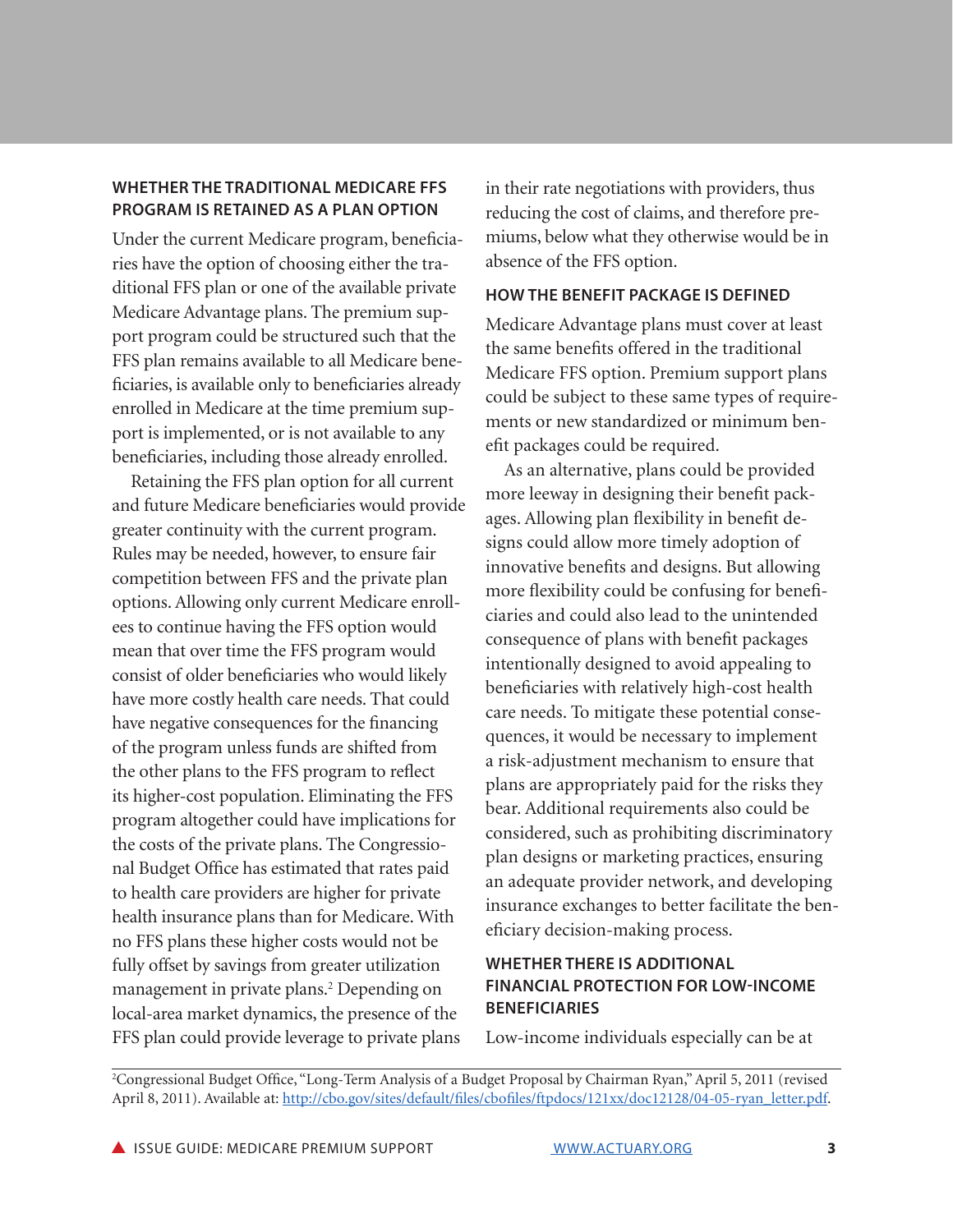risk for avoiding or delaying health care due to costs. Under the current Medicare program, certain low-income beneficiaries receive premium subsidies and some receive cost-sharing subsidies as well.

A premium support program could be structured to include premium and/or cost-sharing subsidies for low-income beneficiaries. These could come in the form of direct payments to the health plans or as deposits to health savings accounts that are held by the beneficiaries. The degree to which such subsidies would ensure access to affordable care for low-income beneficiaries would depend on their form and amount.

#### **WHEN THE TRANSITION TO PREMIUM SUPPORT TAKES PLACE**

Some proposals would implement the transition to a premium support model fairly quickly, within the next few years, and others would delay the implementation for a longer period, for example 10 years. The timing of the transition would affect the plan options available to current and future Medicare beneficiaries as well as which generations share the burden of any lower Medicare spending. A longer transition prior to implementation would allow beneficiaries who eventually would be affected by the change more time to understand and adapt to the new program. Delaying the implementation would shield current beneficiaries and those near retirement from any changes, especially if they can continue in their current plans after the transition. Delaying changes, however, would mean that future Medicare enrollees would be the ones to face any Medicare changes, either positive or negative. And any spending reductions necessary to ensure

long-term Medicare solvency and sustainability would need to be greater if borne only by future Medicare enrollees.

#### **OTHER DESIGN DECISIONS**

Similar to the current Medicare program, most, if not all, Medicare premium support proposals would prohibit plans from denying coverage or charging higher premiums based on age or health status. To ensure that plans are adequately compensated to reflect the health costs of their enrollee populations, it would be necessary for the government contribution (as opposed to the beneficiary premium) to be risk adjusted so that it varies across plans based on age, health conditions, and other factors that are correlated with health spending.

In addition, decisions would need to be made regarding whether the government contribution would differ by region to reflect geographical variations in health spending. If the government contribution doesn't vary, then beneficiaries' premiums would vary not only depending on what plan they choose, but also based on where they live. Another consideration would be whether the government contribution would differ depending on a how a plan rates on quality-related measures.

## **Would a premium support approach reduce Medicare spending?**

The specifics of the premium support approach would affect whether and to what degree it could reduce Medicare spending. Many of these factors are discussed above. Depending on how the government contribution is set, federal Medicare spending could be lower than currently projected. Whether those sav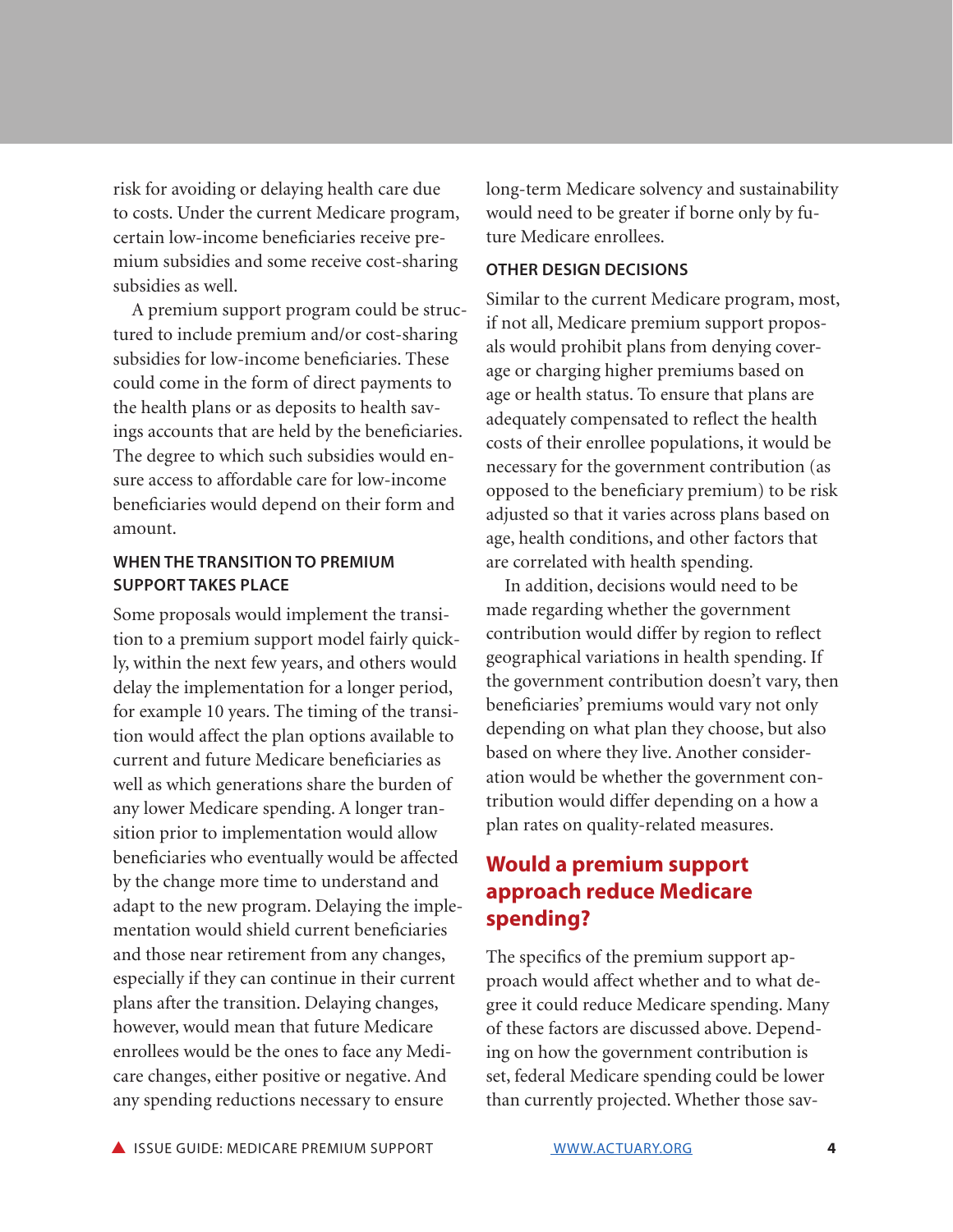ings result in lower overall Medicare savings or instead a shift in costs from the government to Medicare beneficiaries also depends on how utilization management, administrative costs, and provider payment rates under private plans would compare to those under traditional Medicare over time. Ensuring overall Medicare savings rather than just savings to the government may require that plans are structured to facilitate higher quality care and more costeffective health care payment and delivery systems. In addition, effective incentives for beneficiaries to become more cost-conscious health care consumers may be required.

### **More information on Medicare**

The more you know about how Medicare works, its financial condition, and the options available for reform, the better equipped you will be to evaluate what candidates have to say about the program. You may want to further your understanding with the following Academy publications:

- $\blacksquare$  A Guide to Analyzing the Issues: What [Voters Should Know About Medicare](http://www.actuary.org/files/publications/Campaign 2012 Medicare FINAL 042312.pdf)
- Medicare's Financial Condition: Beyond [Actuarial Balance](http://www.actuary.org/files/Medicare_Trustees_IB_FINAL_05_21_12.pdf)
- n An Actuarial Perspective on Proposals to [Improve Medicare's Financial Condition](http://www.actuary.org/files/Medicare_Financial_IB_Final_051211.8.pdf/Medicare_Financial_IB_Final_051211.8.pdf)
- Revising Medicare's Fee-For-Service Benefit [Structure](http://www.actuary.org/files/Medicare_FFS_Design_Issue_Brief_03_07_12_final.pdf)